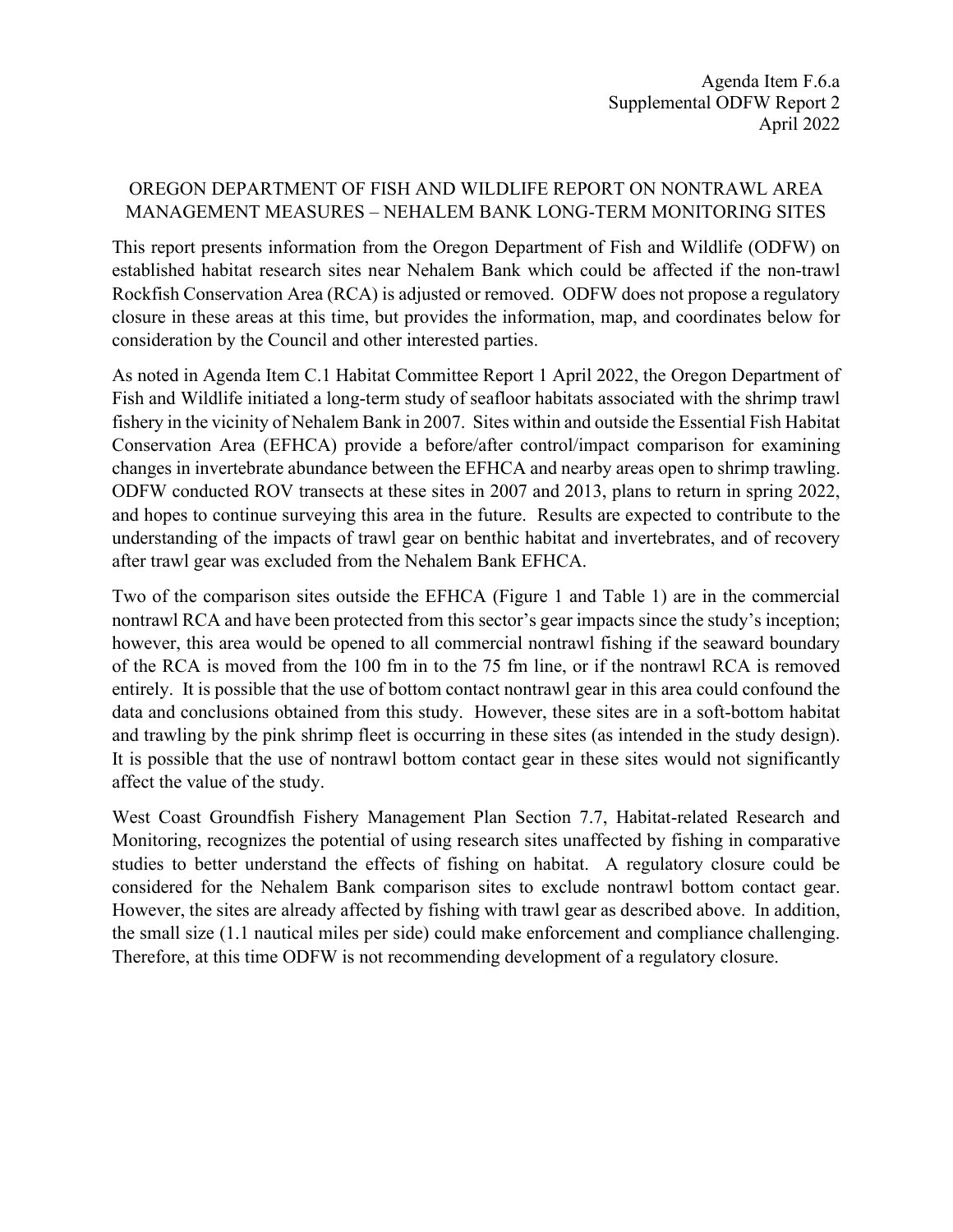

*Figure 1. ODFW long-term monitoring sites outside the Nehalem Bank groundfish EFH conservation area (which is closed to all bottom trawl gear).*